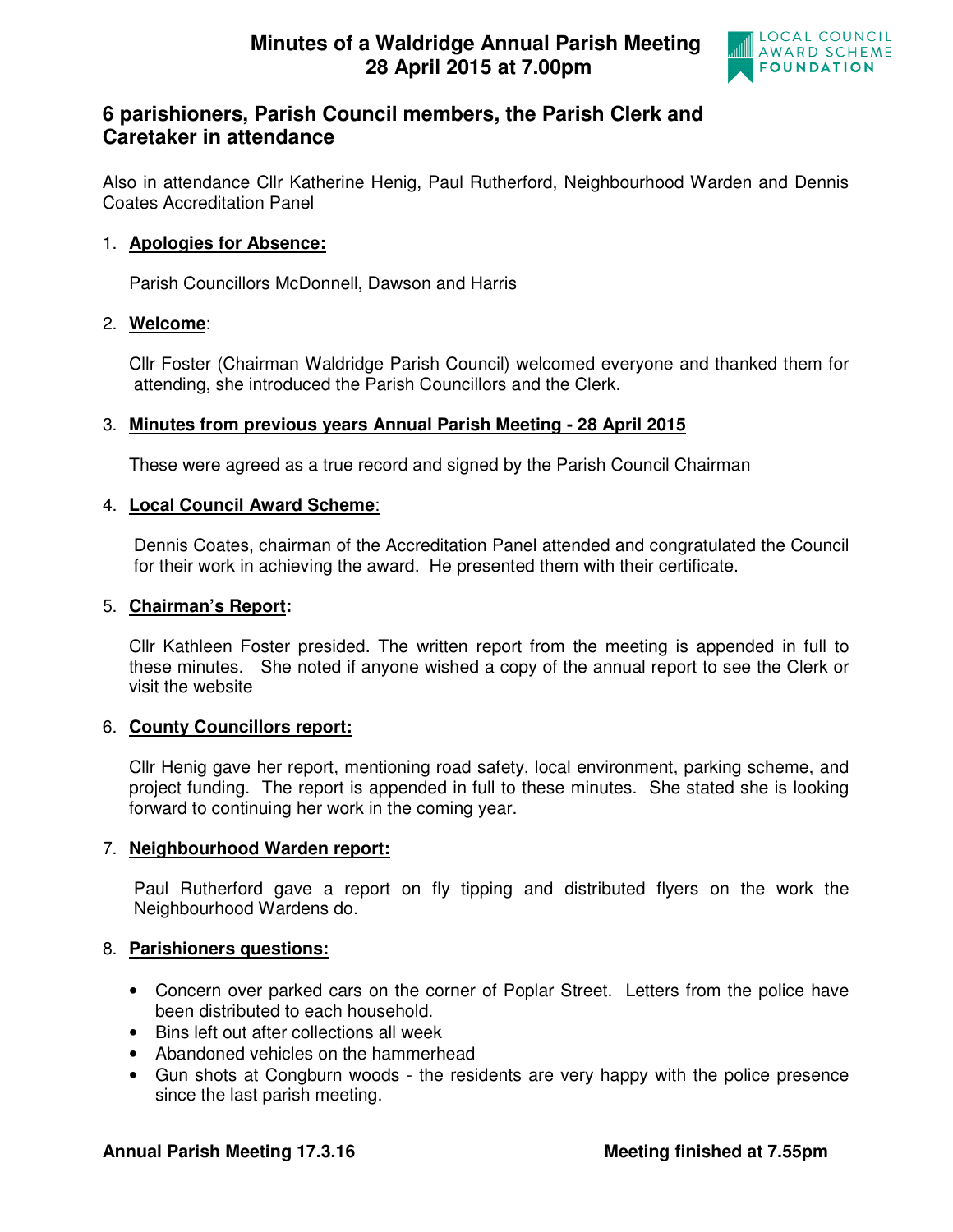All concerns and questions were answered by the Neighbourhood warden.

Comments to be passed to the police re the gun shots.

# 9. **Date of Next Meeting**

 This will take place on 11 April 2017 - to commence at 6.00pm before Full Parish Council meeting.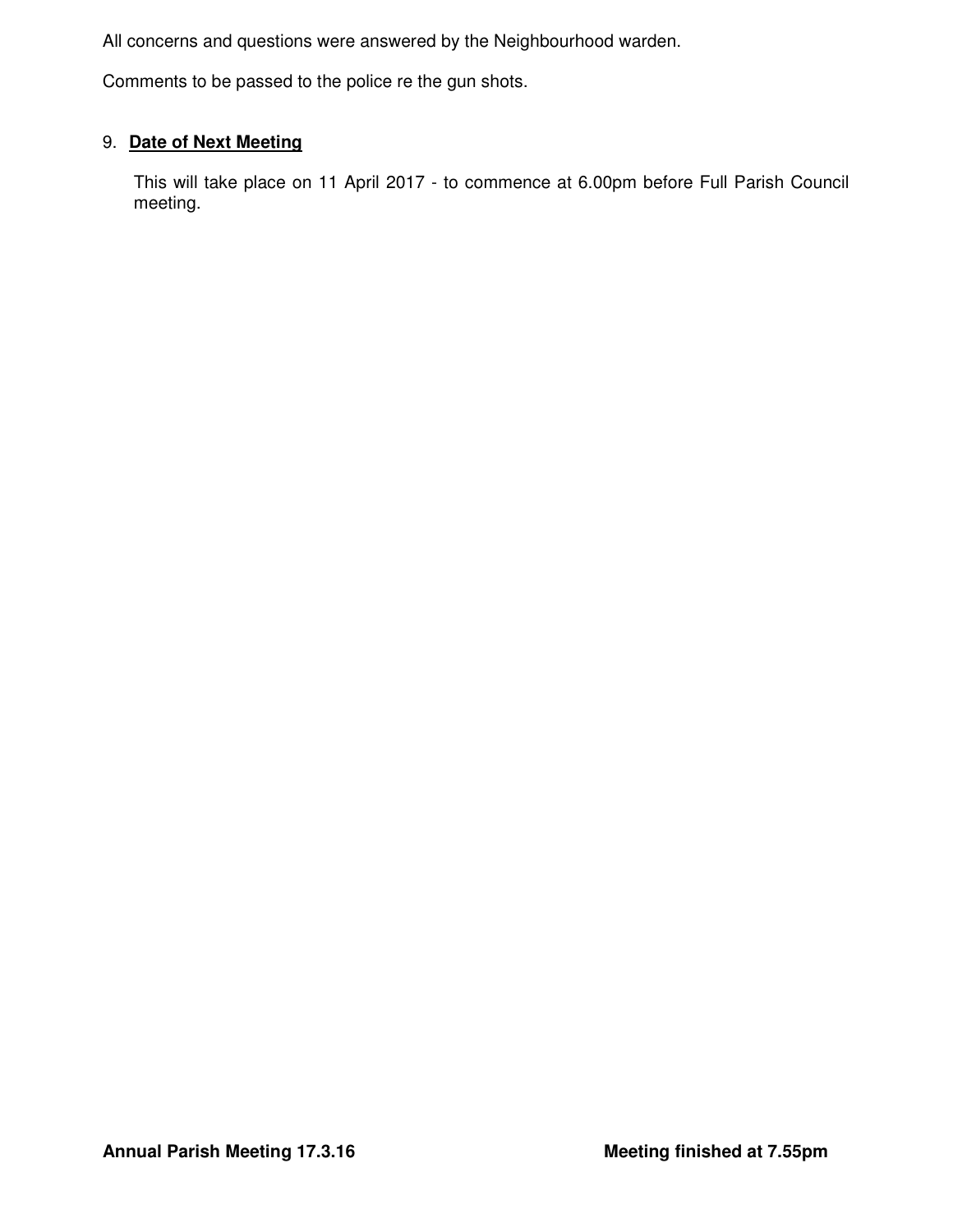Chairman's report – Annual Parish Meeting 2015

I would like to welcome everyone and thank you for attending this evening.

This meeting is held in addition to the normal Parish meetings which are held every month, except August, making 12 in total. Before each meeting the Council holds a surgery at 6.30pm for anyone wanting to attend, all we ask that prior notice is given to ensure Councillors will be in attendance.

I would also like to introduce our team for the year ahead Our Parish Clerk- Angela Foster Councillors Julie McDonnell, Carol Harris, Geoff Cork, Melanie Howie, Chris Moody, Ian Cooper, Howell Davies and Kirsteen Vaughan and Brian Laidler our caretaker.

All our contact details are available on our website at www.waldridgeparish.co.uk, and in our Clippings newsletter, which is personally delivered by the Councillors to all residents 4 times per year.

The Parish are always happy to have parishioners attend our meetings, raising local issues and concerns, requesting assistance and information. We can't promise to achieve what everyone wants, but we can promise that we will do everything in our power to act on your behalf.

The Council is here to serve everyone in the area, so if you have any views or ideas to help improve the work of the Parish Council, please let us know as we are interested to hear them.

Throughout the year we have organised and held many events which will be discussed in our Annual Report. We review these activities constantly; hoping to make everything we are involved in even more successful than in previous years. The aim of these events is to provide a community based event where families can spend valuable, fun filled time together without needing to spend a lot of money. The events were a great success. When the Annual Report is issued, you will see just how much has been organised for the Parish, by the Parish, in the last year.

The Parish would like to invite all residents to take an active role in these events and also our environment by joining one of the many working parties that are organised. Even if you were to just pop along and give 15 minutes once a year to help us pitch an event tent or just set up a table, this would be a most welcome contribution. You'll be made very welcome.

Over the last few months regular coffee mornings have been held in the Parish Rooms and more are planned, our thanks go to Brenda Wright who has organised and planned these. All funds raised are being donated to the Northumbria in Bloom fund, enabling us to purchase additional plants, tubs and anything else we need to improve the Parish and of course help improve our chances of more success the NIB competition

Moving onto Northumbria in Bloom, the working group has, thanks to the hard work of Councillor Cork and Brian our Caretaker, has developed and grown beyond expectations once again. We have sponsored flower beds and as always, the parish looks in great shape with the addition of more flower beds.

It has been raised by our local police force in the past, that maintaining local amenities to the high standard that we do, actively discourages crime.

We are very lucky to not only live in this environment, but also one where the crime rate is low. Whilst we all recognise that there is a minority of people who behave in an inappropriate manner; it is important that you continue report incidents to the Police so that suitable measurers can be taken to minimise the effect of undesirable behaviour.

We have actively pushed for speed checks in the parish to raise people's awareness of the need for caution in our built up areas when driving. We have attended several of these speed checks at all hours of the day. As a result of these speed checks new lower speed restriction will come into force soon on the estates. We will continue to ask for these checks to be carried out.

Moving on, as with all Councils our financial records are available to be viewed, upon request, by residents of the Parish and our draft financial report for the year will be enclosed in the annual report once issued.

When we distribute copies of our annual report can we ask if anyone has any questions to raise them with us? If you do have any specific parish based queries, please do not hesitate to approach one of your councillors tonight and any questions not able to be answered tonight will be looked into and we will get back to you.